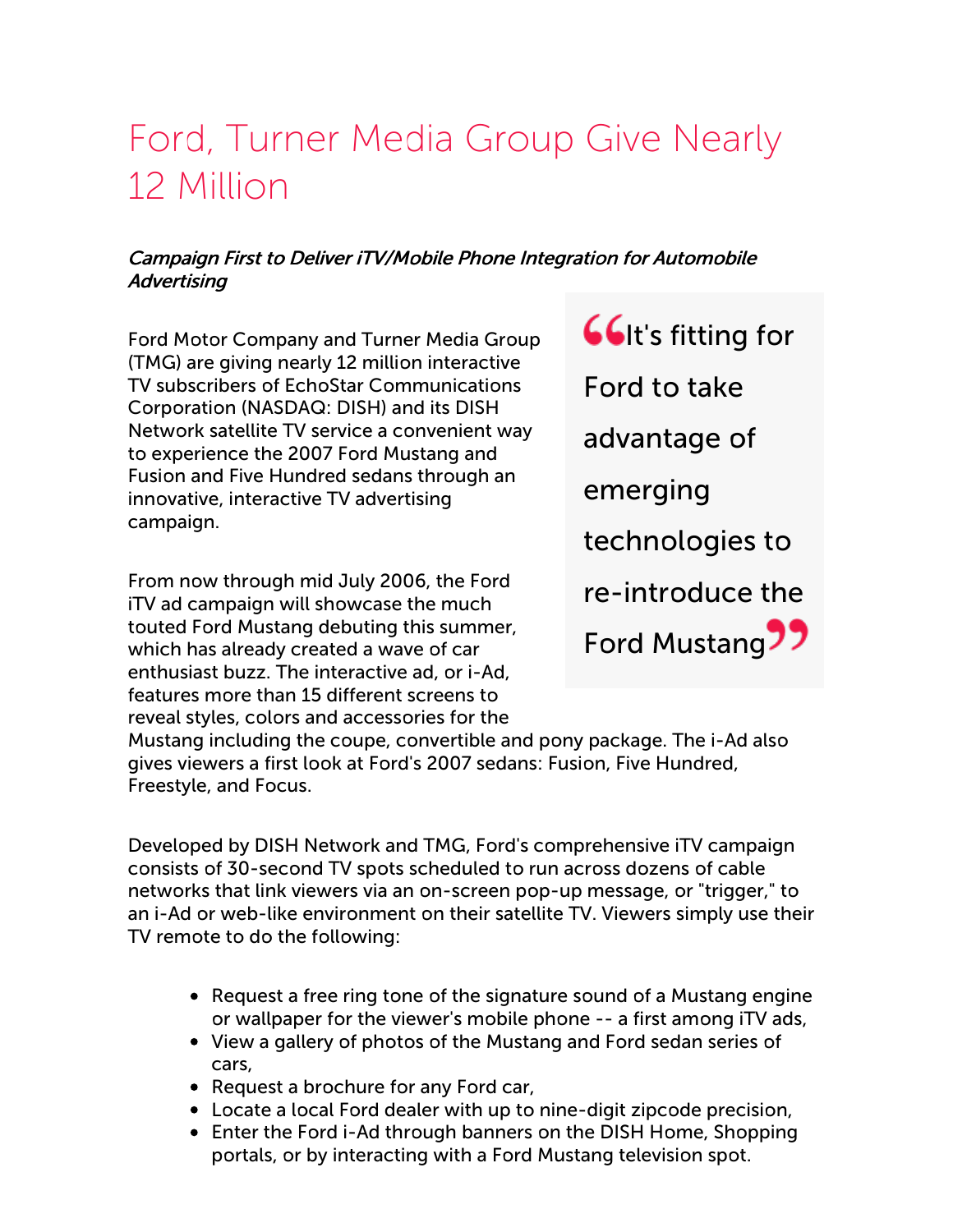"It's fitting for Ford to take advantage of emerging technologies to reintroduce the Ford Mustang," said Brian Bos, Convergence Director for JWT Detroit, an advertising agency for Ford. "Consumers can learn about the newest Ford muscle car from the comfort of their own home, explore the entire Ford car product line, and order a brochure right from their TV set."

DISH Network, the world's largest provider of interactive television, previously collaborated with Ford and TMG on a 2005 iTV campaign for the Explorer brand.

"Ford is an example of advertisers seeking technologies beyond the traditional TV commercial to bring millions of consumers a robust experience at home," said Chris Kager, president of TMG's Turner Advertising Group. "TMG can offer advertisers like Ford on-screen triggers, iAds, RFI's and set-top box audience analysis. Together, DISH Network and TMG are setting the pace for the industry by delivering interactive advertising to three times more homes than any other U.S. provider."

#### About Ford Motor Company

Ford Motor Company, a global automotive industry leader based in Dearborn, Mich., manufactures and distributes automobiles in 200 markets across six continents. With about 300,000 employees and 108 plants worldwide, the company's core and affiliated automotive brands include Aston Martin, Ford, Jaguar, Land Rover, Lincoln, Mazda, Mercury and Volvo. Its automotiverelated services include Ford Motor Credit Company. For more information regarding Ford's products, please visit [www.fordvehicles.com.](http://www.fordvehicles.com/)

#### About Turner Media Group

Turner Media Group (TMG) is a full-service, turn-key provider of interactive TV advertising, direct response programming and transactional TV. TMG represents advertising media in various formats on eight of TMG's targeted transactional TV channels: The Men's Channel, Healthy Living Channel, Beauty & Fashion Channel, Resort and Residence, iDrive, Men's Outdoors and Recreation, America's Preview Channel and iShop TV. Comprised of two divisions, Turner Advertising Group and Turner Networks Group, TMG reaches an aggregate of more than 100 million homes nationwide through EchoStar's DISH Network satellite TV and major cable TV distributors Comcast, Time Warner and Cox on a market-by-market basis. Gary Turner Companies are not affiliated with Turner Broadcasting Systems, Inc. Visit [www.turnermediagroup.com.](http://www.turnermediagroup.com/)